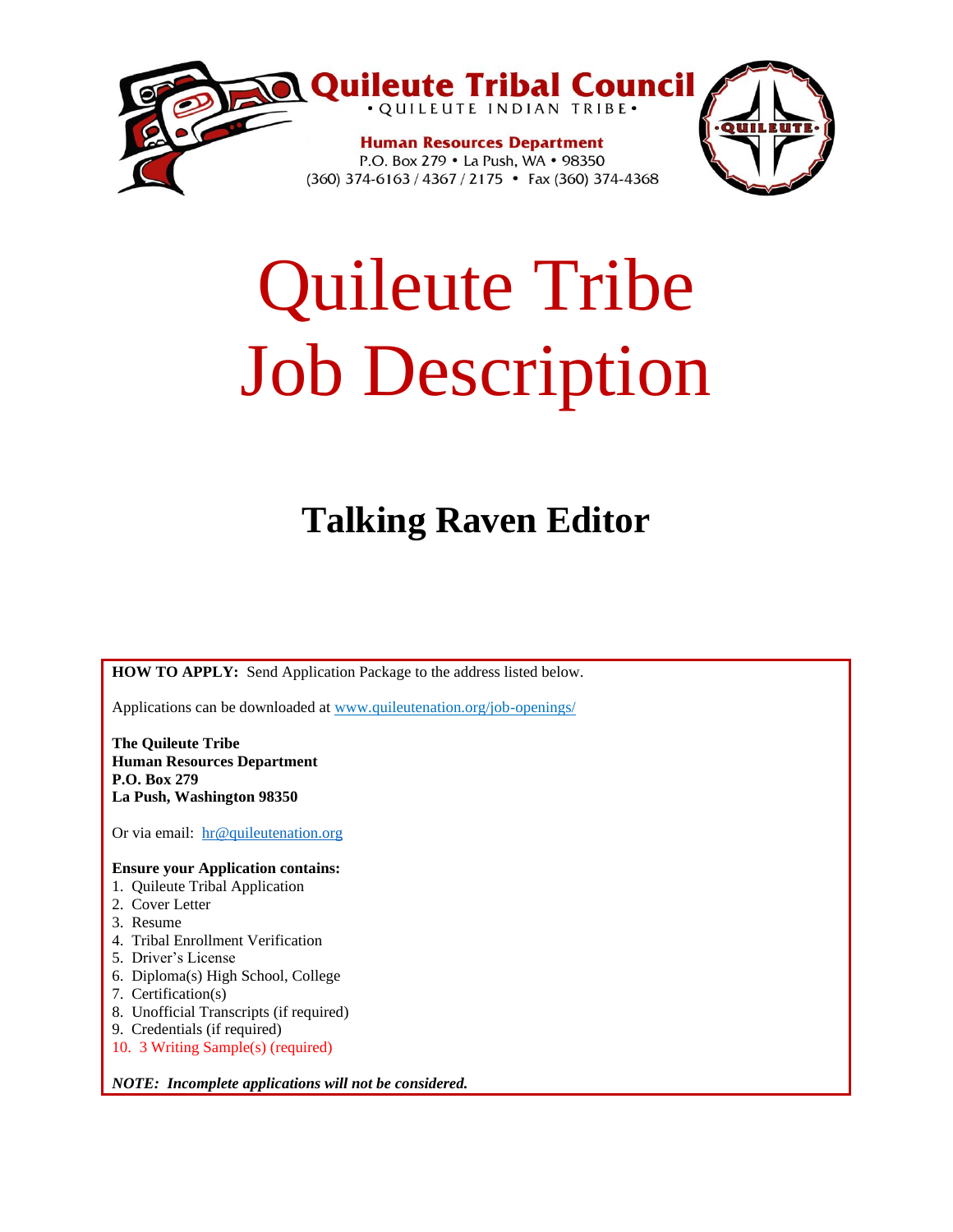| Position:   | <b>TALKING RAVEN EDITOR</b>  |
|-------------|------------------------------|
| Supervisor: | <b>General Manager</b>       |
| Location:   | <b>Tribal Administration</b> |
| Work Info:  | Full Time: 40 Hrs/Week (M-F) |
| Salary:     | DOQ/E (hourly wage)          |
| Opens:      | December 3, 2021             |
| Closes:     | Open Until Filled            |

# **POSITION SUMMARY:**

The successful candidate will write, edit, design, and distribute the monthly Quileute Tribal government newsletter, Bayak The Talking Raven. This includes interviewing subjects; gathering department, program, and community news; updating mailing lists; updating the Newsletter section on the Quileute Nation website; and managing the Quileute Tribe Social Media account(s). The Talking Raven program has plenty of opportunity for growth. The best candidate for this position will need minimal supervision and is willing to expand the program.

#### **ESSENTIAL DUTIES AND RESPONSIBILITIES INCLUDE THE FOLLOWING:**

- Attend events, activities, and meetings
- Conduct interviews
- Write and edit articles, announcements, etc.
- Record and photograph events, subjects, etc.
- Collect stories, columns, announcements, and photos
- Work some evenings and weekends
- Meet deadlines and prioritize news stories
- Print, fold, and distribute newsletter
- Manage email and mailing lists
- Develop and manage program budget
- Manage the social media pages (Instagram, Facebook)
- Assist other departments/enterprises with editorial/photography services as requested
- Other duties as assigned

#### **SKILLS, KNOWLEDGE AND ABILITIES**

- Excellent written and verbal communication skills
- Excellent interpersonal skills
- Experience with Microsoft Office software
- Experience with photography
- Experience with layout and photo editing software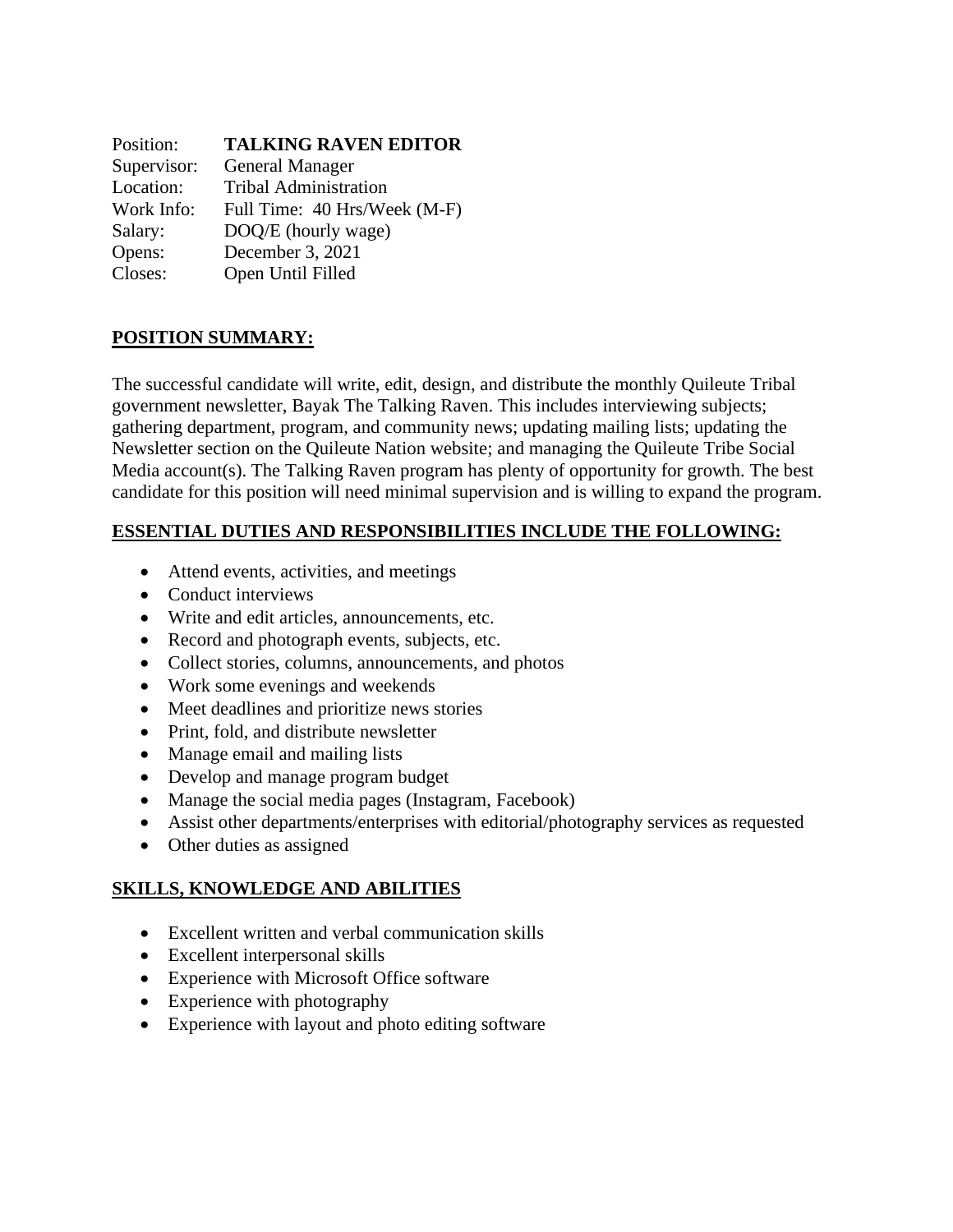#### **WORK ENVIRONMENT:**

- Office setting, outdoors to include the ocean, beaches, forest, rivers and local communities
- Work hours may vary due to time of year or events being covered

#### **PHYSICAL DEMANDS:**

• Must be able to stand for long periods of time

#### **SUPERVISORY RESPONSIBILITY:**

• **None**

#### **QUALIFICATIONS:**

- High School Diploma or GED is required
- Some college is required, but associate degree is preferred
- Experience in a tribal setting is required
- Some experience in journalism or communications is required, but one year + experience is preferred

# **GENERAL INFORMATION:**

The statements contained herein reflect the general details as necessary to describe the principle functions of this job, the level of knowledge and skill typically required, and the scope of responsibility, but should not be considered an all-inclusive listing of work requirements. Individuals may perform other duties as assigned including work in other functional areas to cover absences or relief, to equalize peak work periods, or balance the workload.

**Special Requirements:** When applying for this position, applicant must submit at least three writing samples with their application packet; prefer to see articles. Must have and retain a valid Washington State Driver's License  $\sim$  please provide a copy with job application. Must pass a criminal background check, drug and alcohol screening and reference check.

**Indian preference will apply.** If applicants have equal qualifications, preference will be given first to a Quileute Indian applicant and then to other Native Americans and Alaska Natives. Except as provided by the Indian Preference Act (Title 25 U.S. Code Sec. 472 & 473) there will be no discrimination in selection because of race, color, creed, age, sex, national origin, physical handicap, marital status, politics, or membership/non-membership in an employee organization.